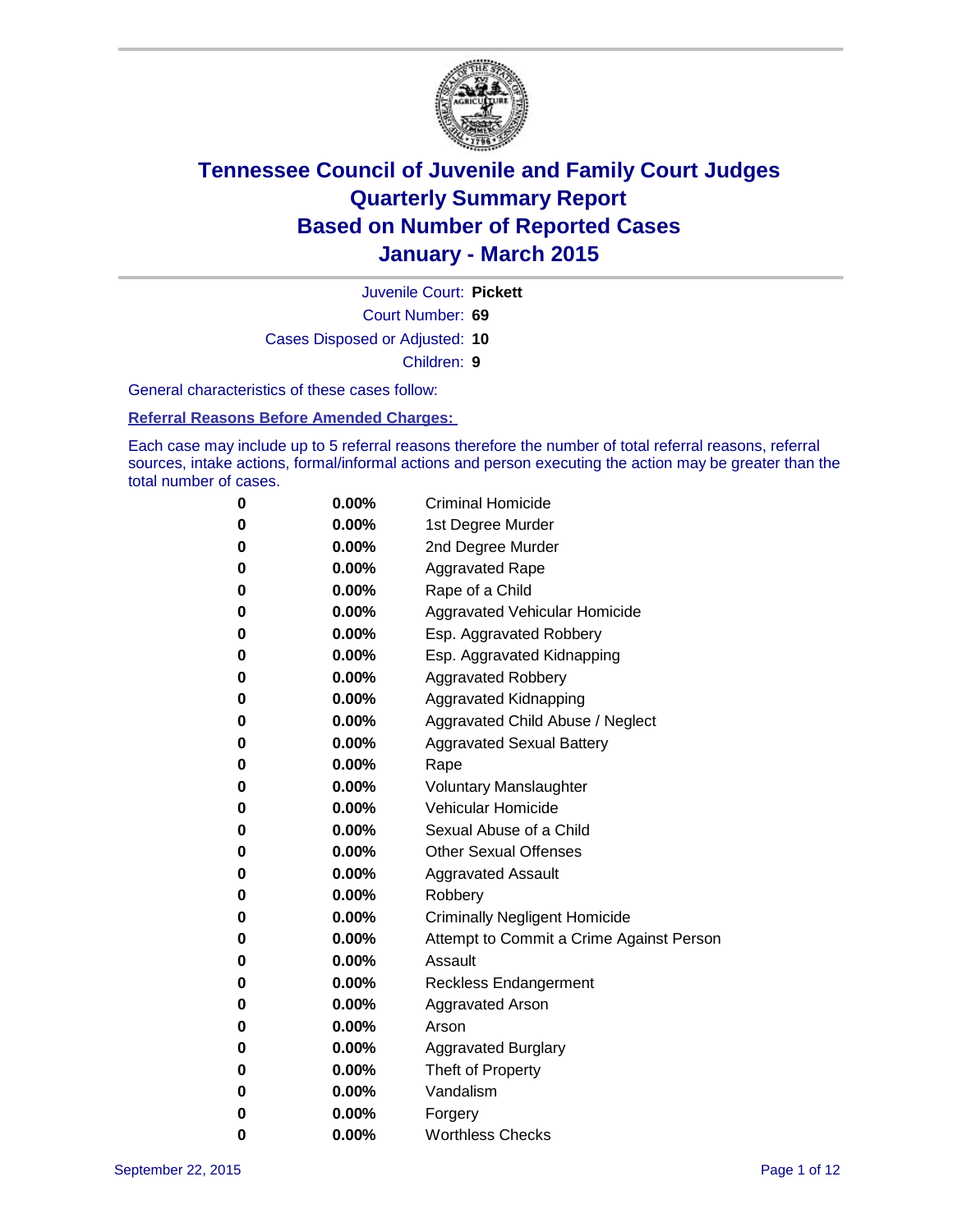

Juvenile Court: **Pickett**

Court Number: **69**

Cases Disposed or Adjusted: **10**

Children: **9**

#### **Referral Reasons Before Amended Charges:**

Each case may include up to 5 referral reasons therefore the number of total referral reasons, referral sources, intake actions, formal/informal actions and person executing the action may be greater than the total number of cases.

| 0 | 0.00%  | Illegal Possession / Fraudulent Use of Credit / Debit Cards |
|---|--------|-------------------------------------------------------------|
| 0 | 0.00%  | <b>Burglary</b>                                             |
| 0 | 0.00%  | Unauthorized Use of a Vehicle                               |
| 0 | 0.00%  | <b>Cruelty to Animals</b>                                   |
| 0 | 0.00%  | Sale of Controlled Substances                               |
| 0 | 0.00%  | <b>Other Drug Offenses</b>                                  |
| 4 | 40.00% | <b>Possession of Controlled Substances</b>                  |
| 0 | 0.00%  | <b>Criminal Attempt</b>                                     |
| 0 | 0.00%  | Carrying Weapons on School Property                         |
| 0 | 0.00%  | Unlawful Carrying / Possession of a Weapon                  |
| 0 | 0.00%  | <b>Evading Arrest</b>                                       |
| 0 | 0.00%  | Escape                                                      |
| 0 | 0.00%  | Driving Under Influence (DUI)                               |
| 0 | 0.00%  | Possession / Consumption of Alcohol                         |
| 0 | 0.00%  | Resisting Stop, Frisk, Halt, Arrest or Search               |
| 0 | 0.00%  | <b>Aggravated Criminal Trespass</b>                         |
| 0 | 0.00%  | Harassment                                                  |
| 0 | 0.00%  | Failure to Appear                                           |
| 0 | 0.00%  | Filing a False Police Report                                |
| 0 | 0.00%  | Criminal Impersonation                                      |
| 0 | 0.00%  | <b>Disorderly Conduct</b>                                   |
| 0 | 0.00%  | <b>Criminal Trespass</b>                                    |
| 0 | 0.00%  | <b>Public Intoxication</b>                                  |
| 0 | 0.00%  | Gambling                                                    |
| 0 | 0.00%  | Traffic                                                     |
| 0 | 0.00%  | <b>Local Ordinances</b>                                     |
| 0 | 0.00%  | Violation of Wildlife Regulations                           |
| 0 | 0.00%  | <b>Contempt of Court</b>                                    |
| 0 | 0.00%  | Violation of Probation                                      |
| 0 | 0.00%  | Violation of Aftercare                                      |
| 0 | 0.00%  | <b>Unruly Behavior</b>                                      |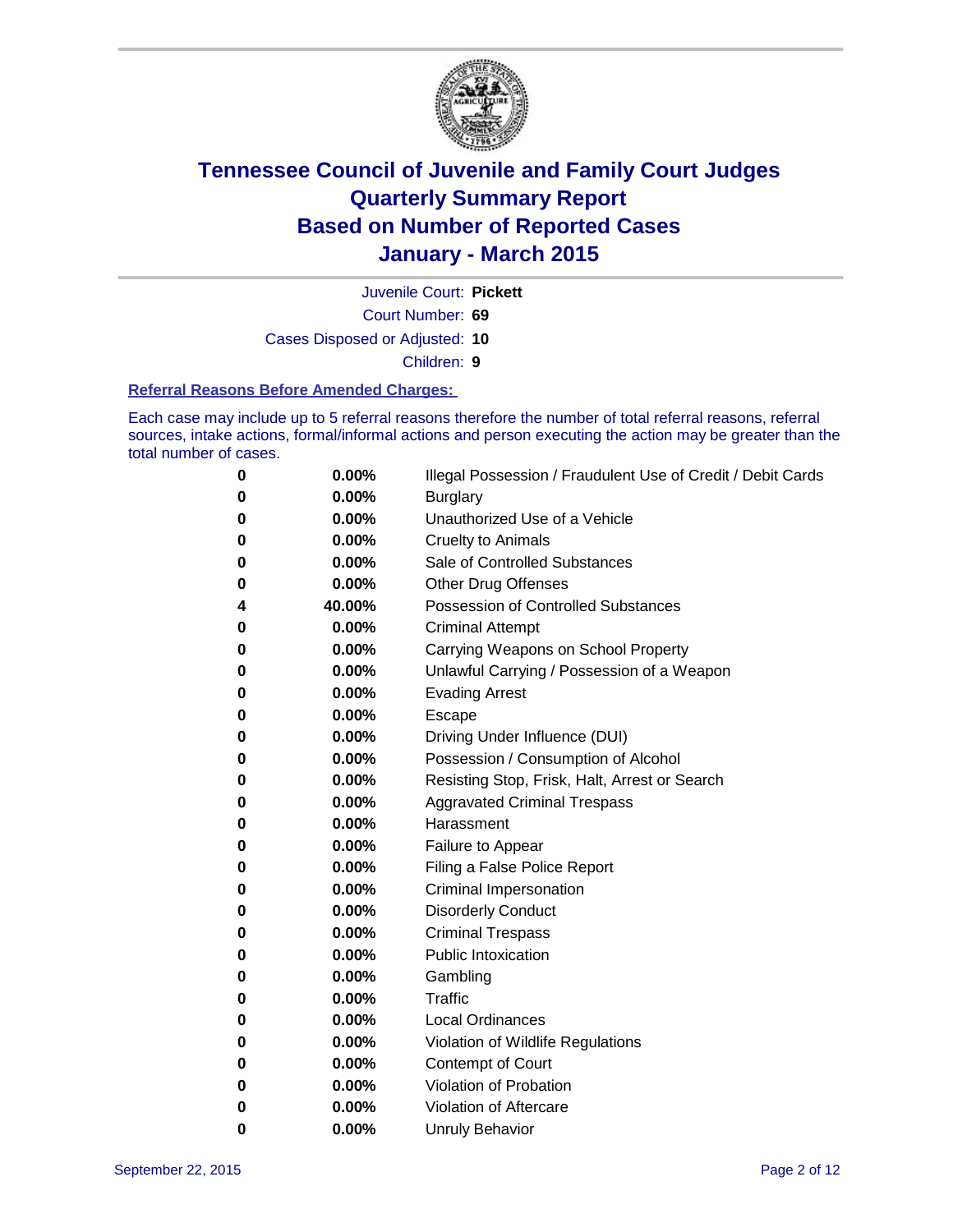

Juvenile Court: **Pickett**

Court Number: **69**

Cases Disposed or Adjusted: **10**

Children: **9**

#### **Referral Reasons Before Amended Charges:**

Each case may include up to 5 referral reasons therefore the number of total referral reasons, referral sources, intake actions, formal/informal actions and person executing the action may be greater than the total number of cases.

| 3  | 30.00%   | Truancy                                |
|----|----------|----------------------------------------|
| 0  | $0.00\%$ | In-State Runaway                       |
| 0  | $0.00\%$ | Out-of-State Runaway                   |
| 2  | 20.00%   | Possession of Tobacco Products         |
| 0  | $0.00\%$ | Violation of a Valid Court Order       |
| 0  | 0.00%    | <b>Violation of Curfew</b>             |
| 0  | $0.00\%$ | <b>Sexually Abused Child</b>           |
| 0  | 0.00%    | <b>Physically Abused Child</b>         |
| 0  | 0.00%    | Dependency / Neglect                   |
| 0  | $0.00\%$ | <b>Termination of Parental Rights</b>  |
| 0  | $0.00\%$ | <b>Violation of Pretrial Diversion</b> |
| 0  | $0.00\%$ | Violation of Informal Adjustment       |
|    | 10.00%   | <b>Judicial Review</b>                 |
| 0  | $0.00\%$ | <b>Administrative Review</b>           |
| 0  | 0.00%    | <b>Foster Care Review</b>              |
| 0  | 0.00%    | Custody                                |
| 0  | $0.00\%$ | Visitation                             |
| 0  | 0.00%    | Paternity / Legitimation               |
| 0  | $0.00\%$ | Child Support                          |
| 0  | 0.00%    | <b>Request for Medical Treatment</b>   |
| 0  | 0.00%    | <b>Consent to Marry</b>                |
| 0  | 0.00%    | Other                                  |
| 10 | 100.00%  | <b>Total Referrals</b>                 |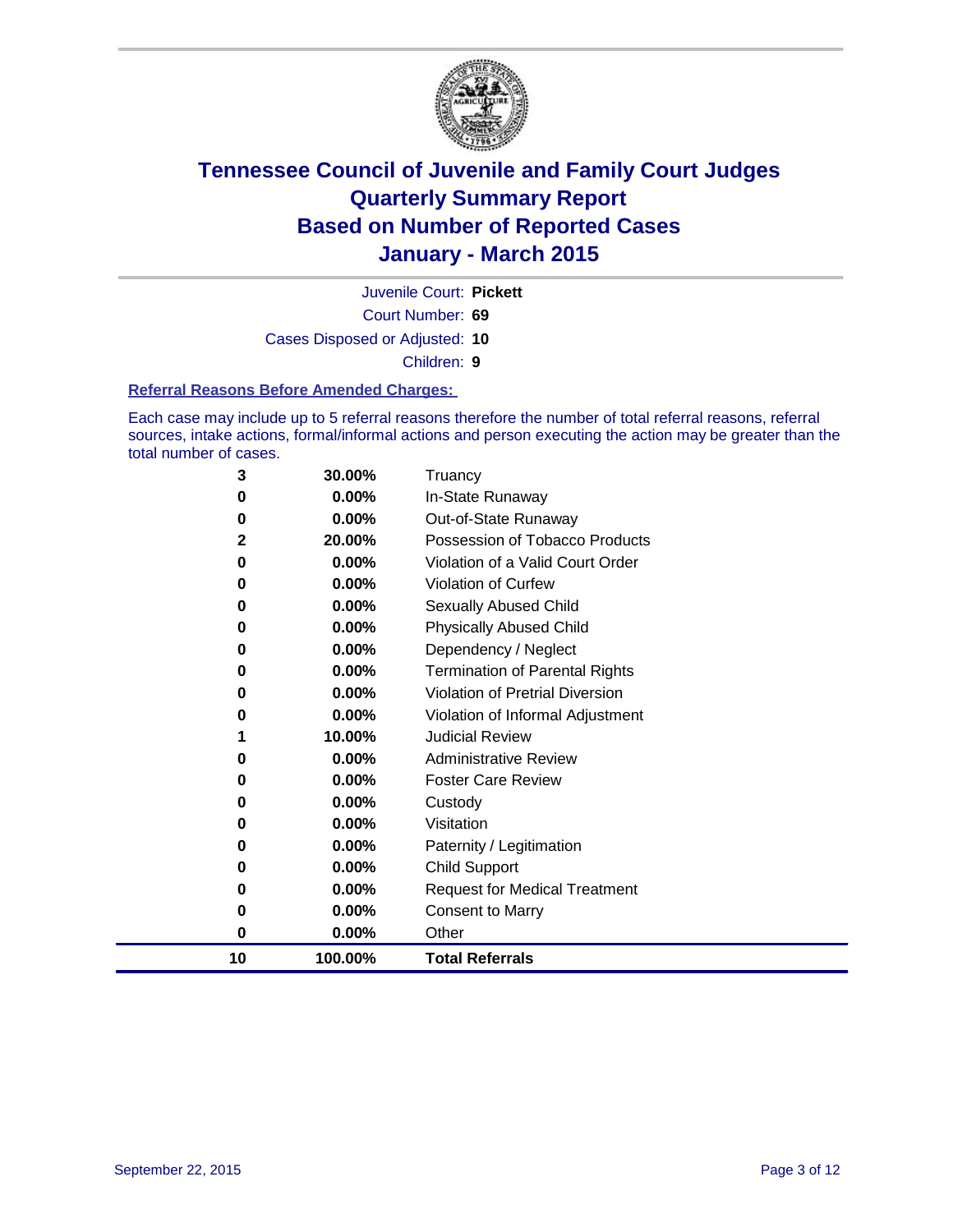

|                            | Juvenile Court: Pickett        |                                   |  |  |  |
|----------------------------|--------------------------------|-----------------------------------|--|--|--|
| Court Number: 69           |                                |                                   |  |  |  |
|                            | Cases Disposed or Adjusted: 10 |                                   |  |  |  |
|                            |                                | Children: 9                       |  |  |  |
| <b>Referral Sources: 1</b> |                                |                                   |  |  |  |
| $\mathbf{2}$               | 20.00%                         | Law Enforcement                   |  |  |  |
| 0                          | $0.00\%$                       | Parents                           |  |  |  |
| 0                          | $0.00\%$                       | <b>Relatives</b>                  |  |  |  |
| 0                          | $0.00\%$                       | Self                              |  |  |  |
| 7                          | 70.00%                         | School                            |  |  |  |
| 0                          | $0.00\%$                       | <b>CSA</b>                        |  |  |  |
|                            | 10.00%                         | <b>DCS</b>                        |  |  |  |
| 0                          | $0.00\%$                       | <b>Other State Department</b>     |  |  |  |
| 0                          | $0.00\%$                       | <b>District Attorney's Office</b> |  |  |  |
| 0                          | $0.00\%$                       | <b>Court Staff</b>                |  |  |  |
| 0                          | $0.00\%$                       | Social Agency                     |  |  |  |
| 0                          | $0.00\%$                       | <b>Other Court</b>                |  |  |  |
| 0                          | $0.00\%$                       | Victim                            |  |  |  |

| 10 | 100.00%  | <b>Total Referral Sources</b> |
|----|----------|-------------------------------|
| 0  | $0.00\%$ | Other                         |
| 0  | $0.00\%$ | <b>Unknown</b>                |
| 0  | $0.00\%$ | Hospital                      |
| 0  | $0.00\%$ | Child & Parent                |
| υ  | U.UU%    | VICUITI                       |

#### **Age of Child at Referral: 2**

| 0            | $0.00\%$ | Unknown            |
|--------------|----------|--------------------|
| 0            | $0.00\%$ | Ages 19 and Over   |
| 0            | $0.00\%$ | Ages 17 through 18 |
| $\mathbf{2}$ | 22.22%   | Ages 15 through 16 |
| 4            | 44.44%   | Ages 13 through 14 |
| 3            | 33.33%   | Ages 11 through 12 |
| 0            | $0.00\%$ | Ages 10 and Under  |
|              |          |                    |

<sup>1</sup> If different than number of Referral Reasons (10), verify accuracy of your court's data.

One child could be counted in multiple categories, verify accuracy of your court's data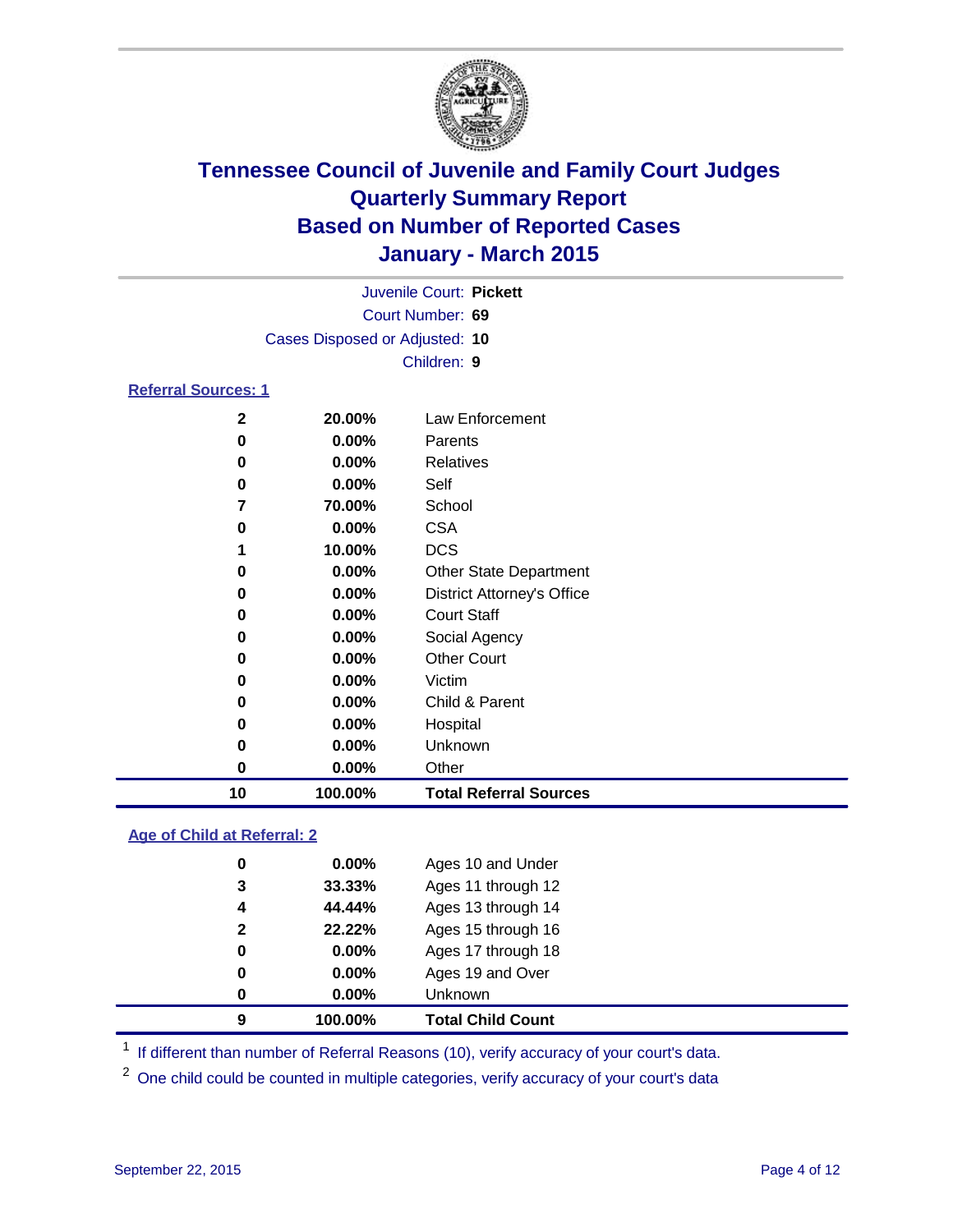

| Juvenile Court: Pickett   |                                         |                          |  |  |
|---------------------------|-----------------------------------------|--------------------------|--|--|
|                           | Court Number: 69                        |                          |  |  |
|                           | Cases Disposed or Adjusted: 10          |                          |  |  |
|                           |                                         | Children: 9              |  |  |
| <b>Sex of Child: 1</b>    |                                         |                          |  |  |
|                           | 66.67%<br>6                             | Male                     |  |  |
|                           | 33.33%<br>3                             | Female                   |  |  |
|                           | 0.00%<br>0                              | Unknown                  |  |  |
|                           | $\boldsymbol{9}$<br>100.00%             | <b>Total Child Count</b> |  |  |
| Race of Child: 1          |                                         |                          |  |  |
|                           | 100.00%<br>9                            | White                    |  |  |
|                           | 0.00%<br>$\bf{0}$                       | African American         |  |  |
|                           | 0.00%<br>0                              | Native American          |  |  |
|                           | 0.00%<br>0                              | Asian                    |  |  |
|                           | 0.00%<br>0                              | Mixed                    |  |  |
|                           | $\mathbf 0$<br>0.00%                    | Unknown                  |  |  |
|                           | $\boldsymbol{9}$<br>100.00%             | <b>Total Child Count</b> |  |  |
| <b>Hispanic Origin: 1</b> |                                         |                          |  |  |
|                           | 0.00%<br>0                              | Yes                      |  |  |
|                           | 100.00%<br>9                            | <b>No</b>                |  |  |
|                           | 0.00%<br>$\mathbf 0$                    | Unknown                  |  |  |
|                           | $\overline{9}$<br>100.00%               | <b>Total Child Count</b> |  |  |
|                           | <b>School Enrollment of Children: 1</b> |                          |  |  |
|                           | 77.78%<br>$\overline{\mathbf{r}}$       | Yes                      |  |  |
|                           | $\overline{2}$<br>22.22%                | <b>No</b>                |  |  |
|                           | 0.00%<br>$\pmb{0}$                      | Unknown                  |  |  |
|                           | $\boldsymbol{9}$<br>100.00%             | <b>Total Child Count</b> |  |  |

One child could be counted in multiple categories, verify accuracy of your court's data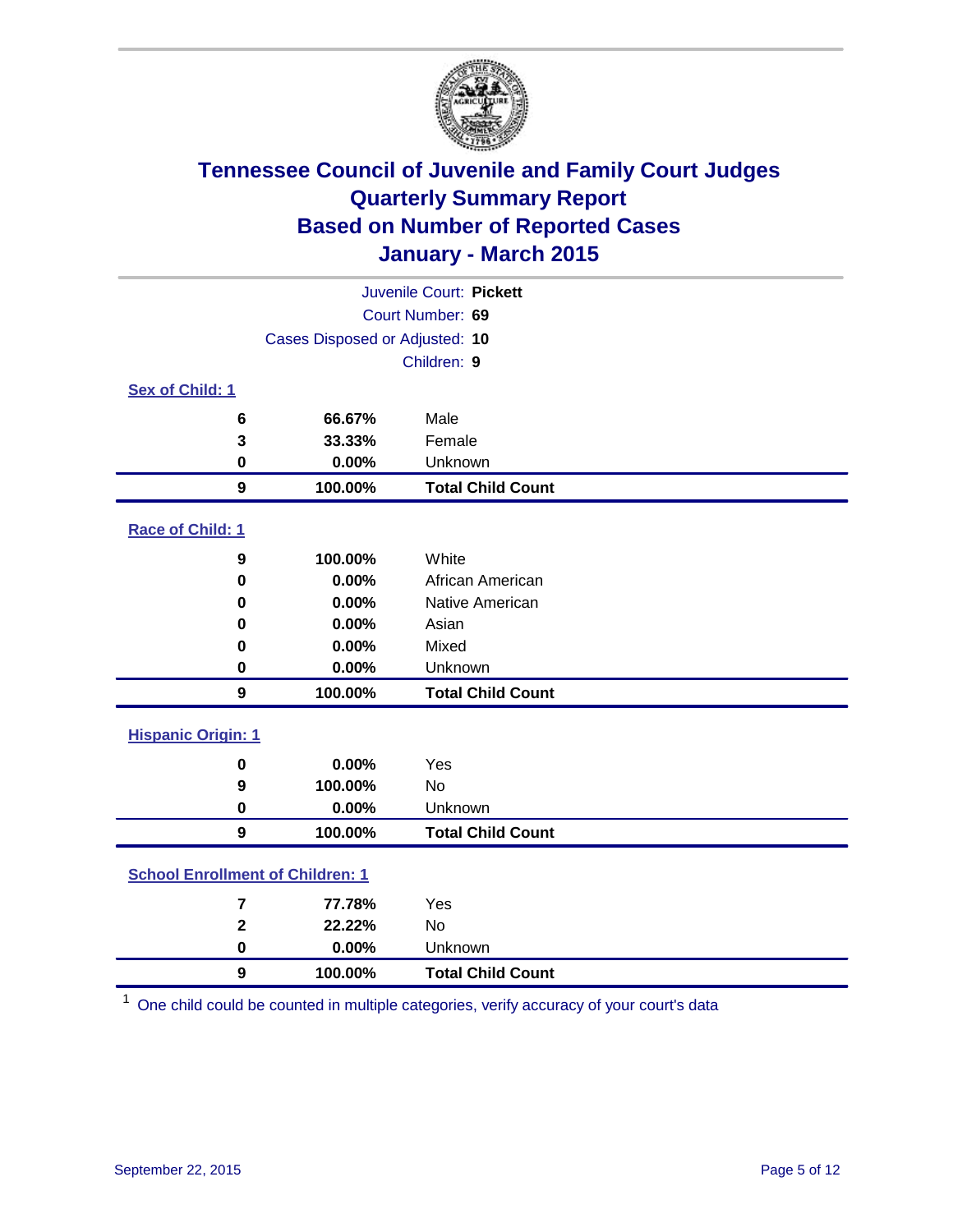

|                                                           |                                | Juvenile Court: Pickett      |
|-----------------------------------------------------------|--------------------------------|------------------------------|
|                                                           |                                | Court Number: 69             |
|                                                           | Cases Disposed or Adjusted: 10 |                              |
|                                                           |                                | Children: 9                  |
| <b>Living Arrangement of Child at Time of Referral: 1</b> |                                |                              |
| $\mathbf 2$                                               | 22.22%                         | With Both Biological Parents |
| 1                                                         | 11.11%                         | With Father and Stepmother   |
| 3                                                         | 33.33%                         | With Mother and Stepfather   |
| 3                                                         | 33.33%                         | <b>With Mother</b>           |
| 0                                                         | $0.00\%$                       | <b>With Father</b>           |
| 0                                                         | $0.00\%$                       | <b>With Relatives</b>        |
| 0                                                         | $0.00\%$                       | With Adoptive Parents        |
| 0                                                         | $0.00\%$                       | With Foster Family           |
| 0                                                         | $0.00\%$                       | In a Group Home              |
| 0                                                         | $0.00\%$                       | In a Residential Center      |
| 0                                                         | $0.00\%$                       | In an Institution            |
| 0                                                         | $0.00\%$                       | Independent                  |
| 0                                                         | $0.00\%$                       | Unknown                      |
| 0                                                         | 0.00%                          | Other                        |
| 9                                                         | 100.00%                        | <b>Total Child Count</b>     |
| <b>Type of Detention: 2</b>                               |                                |                              |
| 0                                                         | $0.00\%$                       | Non-Secure Placement         |
|                                                           |                                |                              |

| 10 | 100.00%  | <b>Total Detention Count</b> |
|----|----------|------------------------------|
| 0  | $0.00\%$ | Other                        |
| 10 | 100.00%  | Does Not Apply               |
| 0  | $0.00\%$ | <b>Unknown</b>               |
| 0  | $0.00\%$ | <b>Psychiatric Hospital</b>  |
| 0  | $0.00\%$ | Jail - No Separation         |
| 0  | $0.00\%$ | Jail - Partial Separation    |
| 0  | $0.00\%$ | Jail - Complete Separation   |
| 0  | $0.00\%$ | Juvenile Detention Facility  |
| u  | U.UU%    | Non-Secure Placement         |

<sup>1</sup> One child could be counted in multiple categories, verify accuracy of your court's data

If different than number of Cases (10) verify accuracy of your court's data.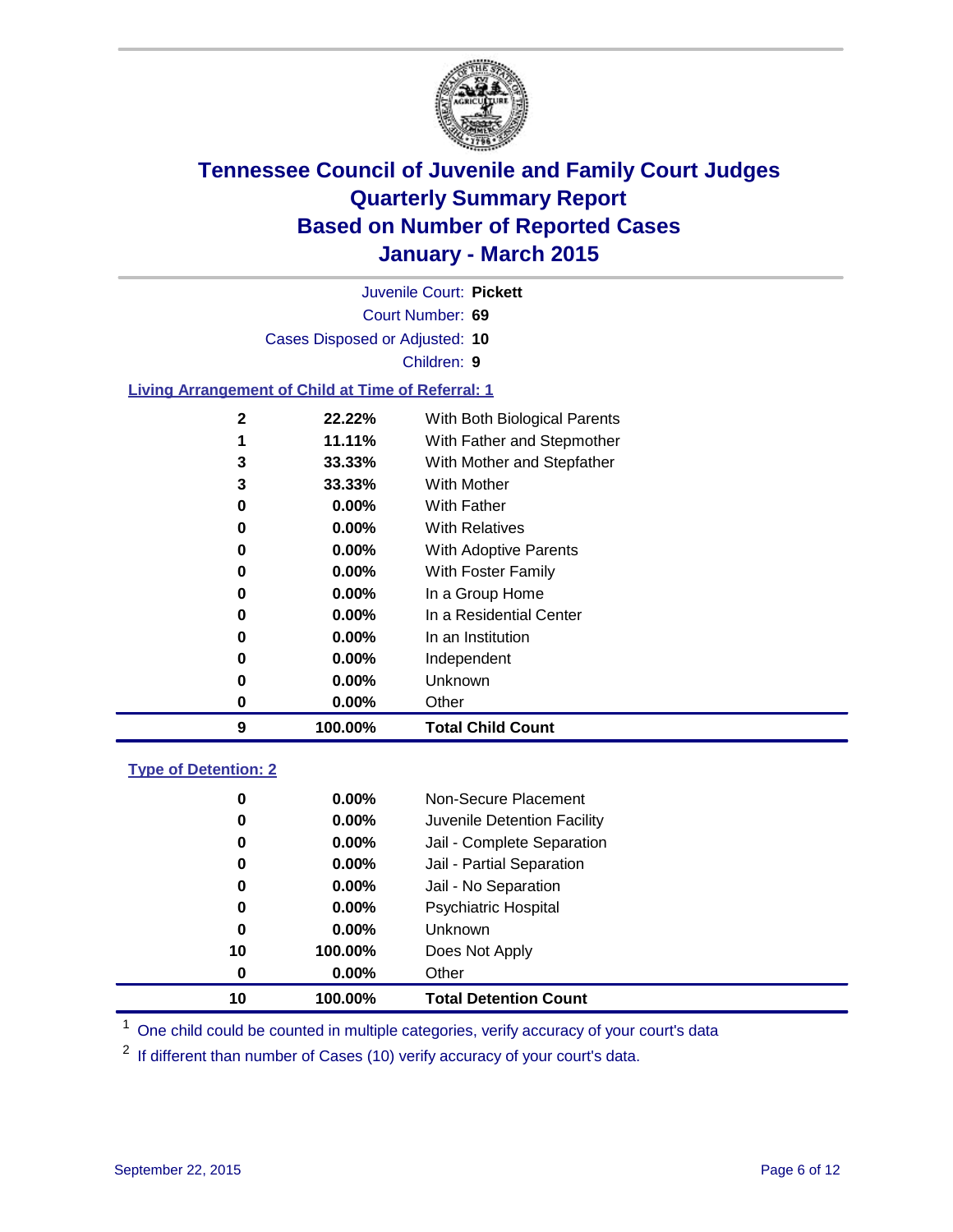

|                                                    | Juvenile Court: Pickett |                                      |  |  |
|----------------------------------------------------|-------------------------|--------------------------------------|--|--|
| Court Number: 69                                   |                         |                                      |  |  |
| Cases Disposed or Adjusted: 10                     |                         |                                      |  |  |
|                                                    |                         | Children: 9                          |  |  |
| <b>Placement After Secure Detention Hearing: 1</b> |                         |                                      |  |  |
| 0                                                  | 0.00%                   | Returned to Prior Living Arrangement |  |  |
| 0                                                  | 0.00%                   | Juvenile Detention Facility          |  |  |
| 0                                                  | 0.00%                   | Jail                                 |  |  |
| 0                                                  | 0.00%                   | Shelter / Group Home                 |  |  |
| 0                                                  | 0.00%                   | <b>Foster Family Home</b>            |  |  |
| 0                                                  | 0.00%                   | <b>Psychiatric Hospital</b>          |  |  |
| 0                                                  | 0.00%                   | Unknown                              |  |  |
| 10                                                 | 100.00%                 | Does Not Apply                       |  |  |
| $\mathbf 0$                                        | 0.00%                   | Other                                |  |  |
| 10                                                 | 100.00%                 | <b>Total Placement Count</b>         |  |  |
| <b>Intake Actions: 2</b>                           |                         |                                      |  |  |
| 9                                                  | 90.00%                  | <b>Petition Filed</b>                |  |  |
| 1                                                  | 10.00%                  | <b>Motion Filed</b>                  |  |  |
| 0                                                  | 0.00%                   | <b>Citation Processed</b>            |  |  |
| 0                                                  | 0.00%                   | Notification of Paternity Processed  |  |  |
| 0                                                  | 0.00%                   | Scheduling of Judicial Review        |  |  |
| 0                                                  | 0.00%                   | Scheduling of Administrative Review  |  |  |
| 0                                                  | 0.00%                   | Scheduling of Foster Care Review     |  |  |
| 0                                                  | 0.00%                   | Unknown                              |  |  |
| 0                                                  | 0.00%                   | Does Not Apply                       |  |  |
| 0                                                  | 0.00%                   | Other                                |  |  |
| 10                                                 | 100.00%                 | <b>Total Intake Count</b>            |  |  |

<sup>1</sup> If different than number of Cases (10) verify accuracy of your court's data.

<sup>2</sup> If different than number of Referral Reasons (10), verify accuracy of your court's data.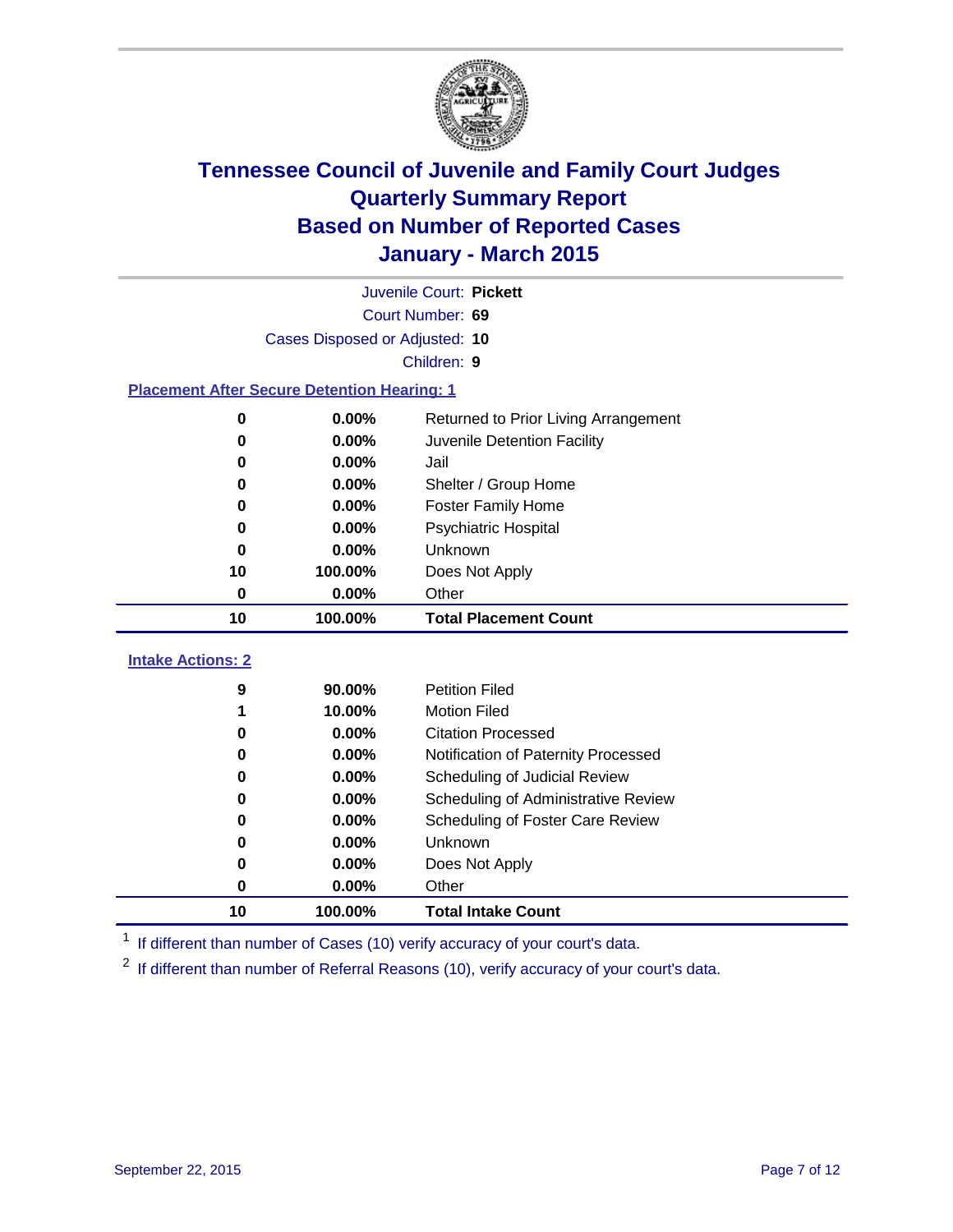

Court Number: **69** Juvenile Court: **Pickett** Cases Disposed or Adjusted: **10** Children: **9**

#### **Last Grade Completed by Child: 1**

| $\boldsymbol{9}$ | 100.00%  | <b>Total Child Count</b>     |
|------------------|----------|------------------------------|
| $\pmb{0}$        | 0.00%    | Other                        |
| $\bf{0}$         | 0.00%    | Unknown                      |
| 0                | 0.00%    | <b>Never Attended School</b> |
| 0                | 0.00%    | Graduated                    |
| 0                | 0.00%    | <b>GED</b>                   |
| 0                | 0.00%    | Non-Graded Special Ed        |
| 0                | 0.00%    | 12th Grade                   |
| 0                | 0.00%    | 11th Grade                   |
| $\bf{0}$         | 0.00%    | 10th Grade                   |
| 0                | $0.00\%$ | 9th Grade                    |
| 1                | 11.11%   | 9th Grade                    |
| 0                | 0.00%    | 8th Grade                    |
| 1                | 11.11%   | 8th Grade                    |
| $\bf{0}$         | 0.00%    | 7th Grade                    |
| 4                | 44.44%   | 7th Grade                    |
| $\bf{0}$         | 0.00%    | 6th Grade                    |
| 0                | 0.00%    | 6th Grade                    |
| 0                | 0.00%    | 5th Grade                    |
| $\mathbf 2$      | 22.22%   | 5th Grade                    |
| 0                | 0.00%    | 4th Grade                    |
| 0                | 0.00%    | 4th Grade                    |
| $\bf{0}$         | 0.00%    | 3rd Grade                    |
| 1                | 11.11%   | 3rd Grade                    |
| 0                | 0.00%    | 2nd Grade                    |
| 0                | 0.00%    | 2nd Grade                    |
| 0                | 0.00%    | 1st Grade                    |
| 0                | 0.00%    | 1st Grade                    |
| 0                | 0.00%    | Kindergarten                 |
| $\bf{0}$         | 0.00%    | Preschool                    |
| $\bf{0}$         | 0.00%    | Too Young for School         |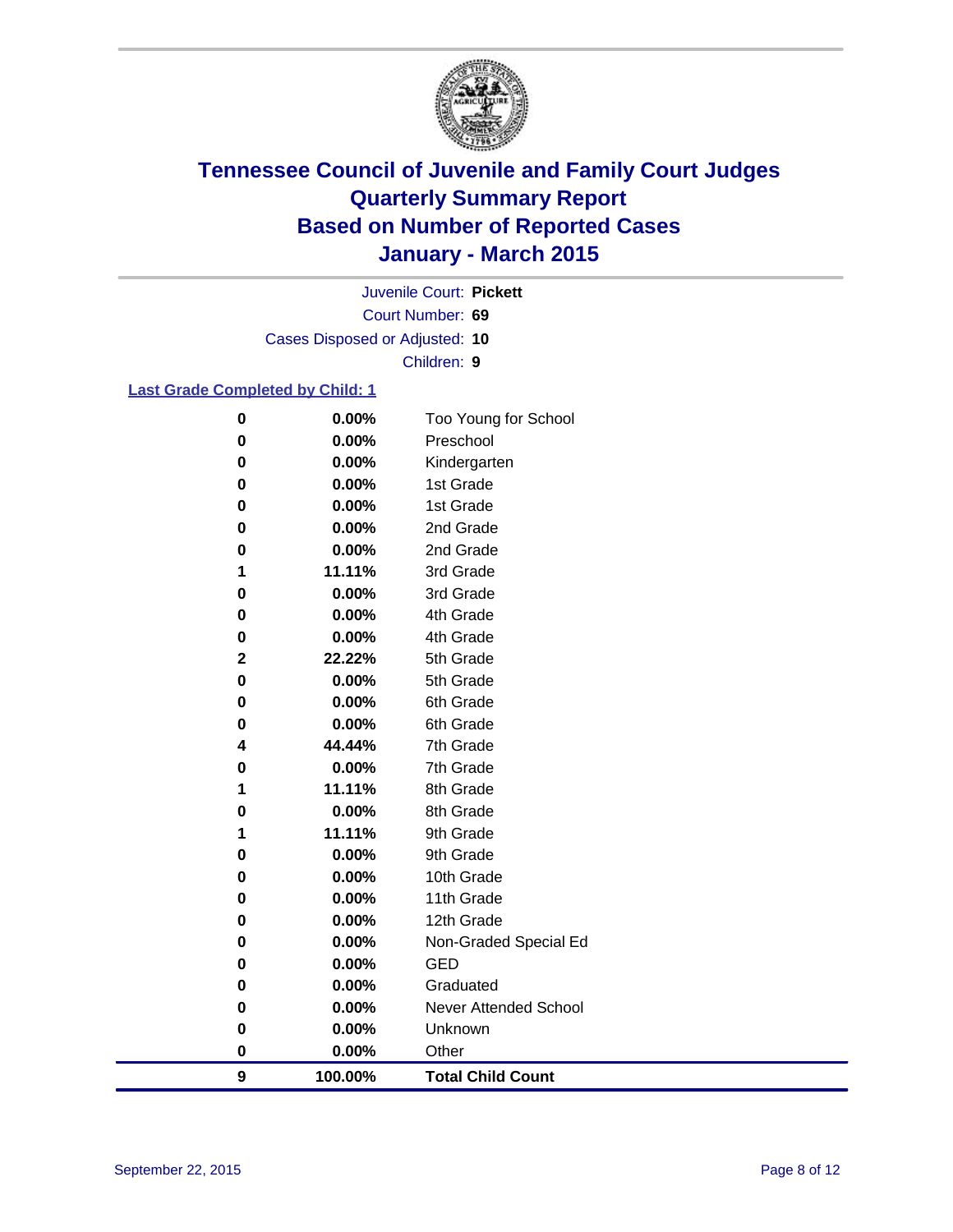

|                                         |                                | Juvenile Court: Pickett                                                                |
|-----------------------------------------|--------------------------------|----------------------------------------------------------------------------------------|
|                                         |                                | Court Number: 69                                                                       |
|                                         | Cases Disposed or Adjusted: 10 |                                                                                        |
|                                         |                                | Children: 9                                                                            |
| <b>Enrolled in Special Education: 1</b> |                                |                                                                                        |
| 1                                       | 11.11%                         | Yes                                                                                    |
| 8                                       | 88.89%                         | No.                                                                                    |
| 0                                       | $0.00\%$                       | Unknown                                                                                |
| 9                                       | 100.00%                        | <b>Total Child Count</b>                                                               |
|                                         |                                | One objet could be counted in multiple estegation verify accuracy of your courtle data |

<sup>1</sup> One child could be counted in multiple categories, verify accuracy of your court's data

| 10 | 100.00%  | Judge                     |
|----|----------|---------------------------|
| 0  | 0.00%    | Magistrate                |
| 0  | 0.00%    | <b>YSO</b>                |
| 0  | $0.00\%$ | Other                     |
| 0  | $0.00\%$ | Unknown                   |
| 10 | 100.00%  | <b>Total Action Count</b> |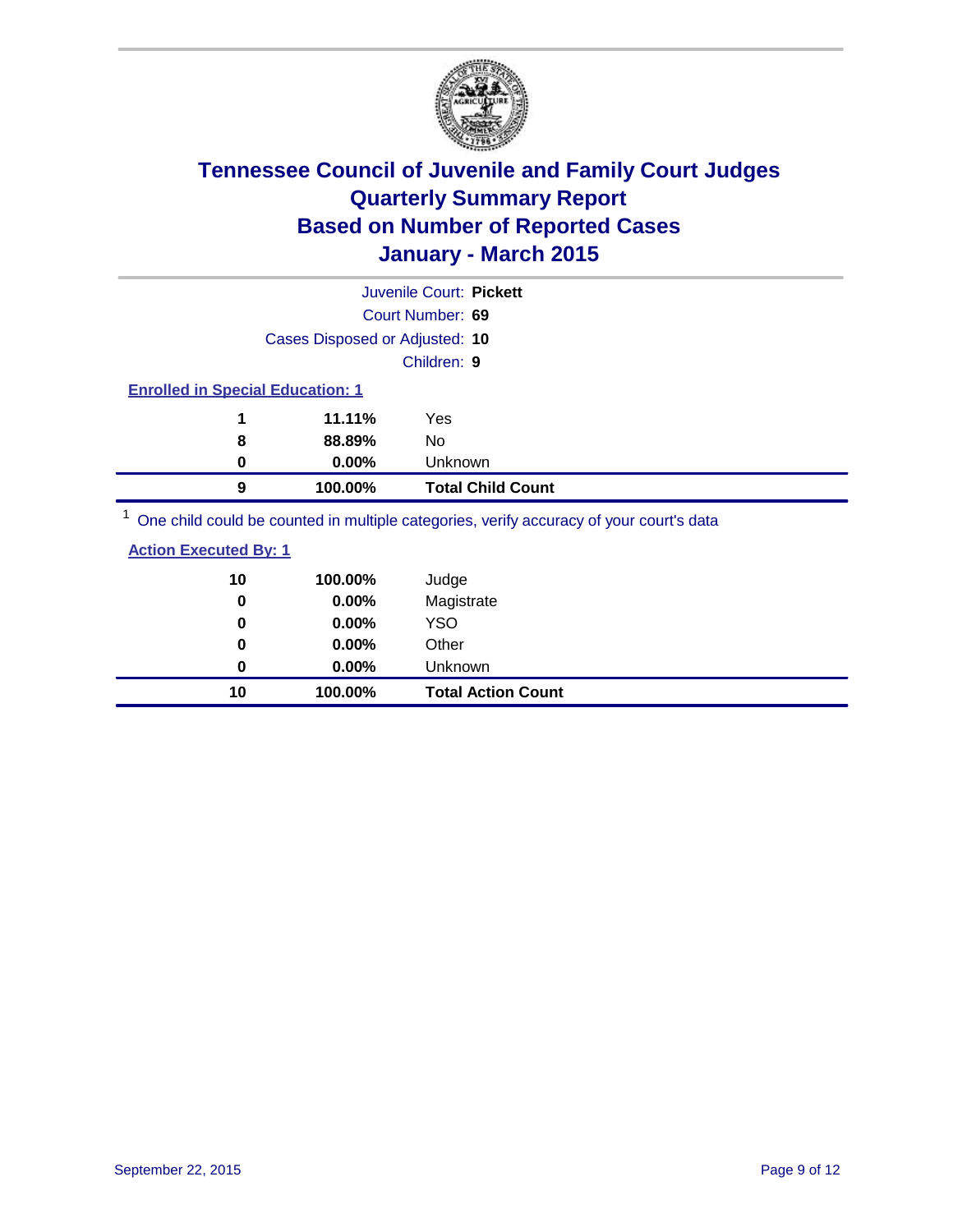

Court Number: **69** Juvenile Court: **Pickett** Cases Disposed or Adjusted: **10** Children: **9**

#### **Formal / Informal Actions: 1**

| $\mathbf{2}$ | 20.00%   | Dismissed                                        |
|--------------|----------|--------------------------------------------------|
| 0            | $0.00\%$ | Retired / Nolle Prosequi                         |
| 0            | $0.00\%$ | <b>Complaint Substantiated Delinquent</b>        |
| 5            | 50.00%   | <b>Complaint Substantiated Status Offender</b>   |
| 0            | $0.00\%$ | <b>Complaint Substantiated Dependent/Neglect</b> |
| 0            | $0.00\%$ | <b>Complaint Substantiated Abused</b>            |
| 0            | 0.00%    | <b>Complaint Substantiated Mentally III</b>      |
| 0            | $0.00\%$ | Informal Adjustment                              |
| $\mathbf{2}$ | 20.00%   | <b>Pretrial Diversion</b>                        |
| 0            | $0.00\%$ | <b>Transfer to Adult Court Hearing</b>           |
| 0            | $0.00\%$ | Charges Cleared by Transfer to Adult Court       |
| 0            | $0.00\%$ | Special Proceeding                               |
|              | 10.00%   | <b>Review Concluded</b>                          |
| 0            | $0.00\%$ | Case Held Open                                   |
| 0            | $0.00\%$ | Other                                            |
| 0            | $0.00\%$ | <b>Unknown</b>                                   |
| 10           | 100.00%  | <b>Total Action Count</b>                        |

<sup>1</sup> If different than number of Referral Reasons (10), verify accuracy of your court's data.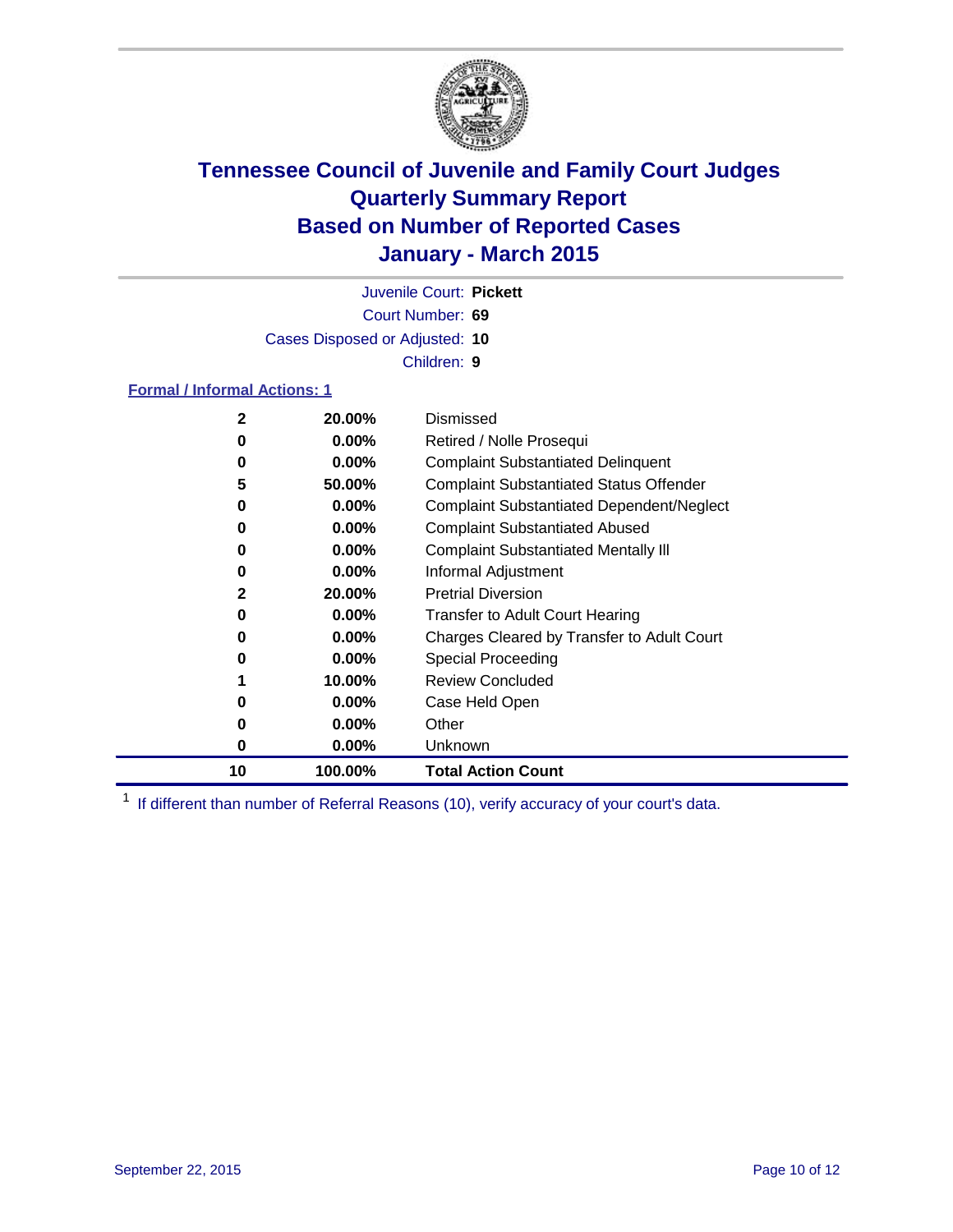

|                       |                                | Juvenile Court: Pickett                               |
|-----------------------|--------------------------------|-------------------------------------------------------|
|                       |                                | Court Number: 69                                      |
|                       | Cases Disposed or Adjusted: 10 |                                                       |
|                       |                                | Children: 9                                           |
| <b>Case Outcomes:</b> |                                | There can be multiple outcomes for one child or case. |
| 2                     | 12.50%                         | <b>Case Dismissed</b>                                 |
| 0                     | 0.00%                          | Case Retired or Nolle Prosequi                        |
| 0                     | 0.00%                          | Warned / Counseled                                    |
| 2                     | 12.50%                         | Held Open For Review                                  |
| 0                     | 0.00%                          | Supervision / Probation to Juvenile Court             |
| 0                     | 0.00%                          | <b>Probation to Parents</b>                           |
| 0                     | 0.00%                          | Referral to Another Entity for Supervision / Service  |
| 0                     | 0.00%                          | Referred for Mental Health Counseling                 |
| 0                     | 0.00%                          | Referred for Alcohol and Drug Counseling              |
| 0                     | 0.00%                          | <b>Referred to Alternative School</b>                 |
| 0                     | 0.00%                          | Referred to Private Child Agency                      |
| 0                     | 0.00%                          | Referred to Defensive Driving School                  |
| 0                     | 0.00%                          | Referred to Alcohol Safety School                     |
| 0                     | 0.00%                          | Referred to Juvenile Court Education-Based Program    |
| 0                     | 0.00%                          | Driver's License Held Informally                      |
| 0                     | 0.00%                          | <b>Voluntary Placement with DMHMR</b>                 |
| 0                     | 0.00%                          | Private Mental Health Placement                       |
| 0                     | 0.00%                          | <b>Private MR Placement</b>                           |
| 0                     | 0.00%                          | Placement with City/County Agency/Facility            |
| 0                     | 0.00%                          | Placement with Relative / Other Individual            |
| 0                     | 0.00%                          | Fine                                                  |
| 4                     | 25.00%                         | <b>Public Service</b>                                 |
| 0                     | 0.00%                          | Restitution                                           |
| 0                     | 0.00%                          | <b>Runaway Returned</b>                               |
| 0                     | 0.00%                          | No Contact Order                                      |
| 0                     | 0.00%                          | Injunction Other than No Contact Order                |
| 0                     | 0.00%                          | <b>House Arrest</b>                                   |
| 0                     | 0.00%                          | <b>Court Defined Curfew</b>                           |
| 0                     | 0.00%                          | Dismissed from Informal Adjustment                    |
| 0                     | 0.00%                          | Dismissed from Pretrial Diversion                     |
| 1                     | 6.25%                          | Released from Probation                               |
| 0                     | 0.00%                          | <b>Transferred to Adult Court</b>                     |
| 0                     | 0.00%                          | <b>DMHMR Involuntary Commitment</b>                   |
| 0                     | $0.00\%$                       | <b>DCS Commitment - Determinate</b>                   |